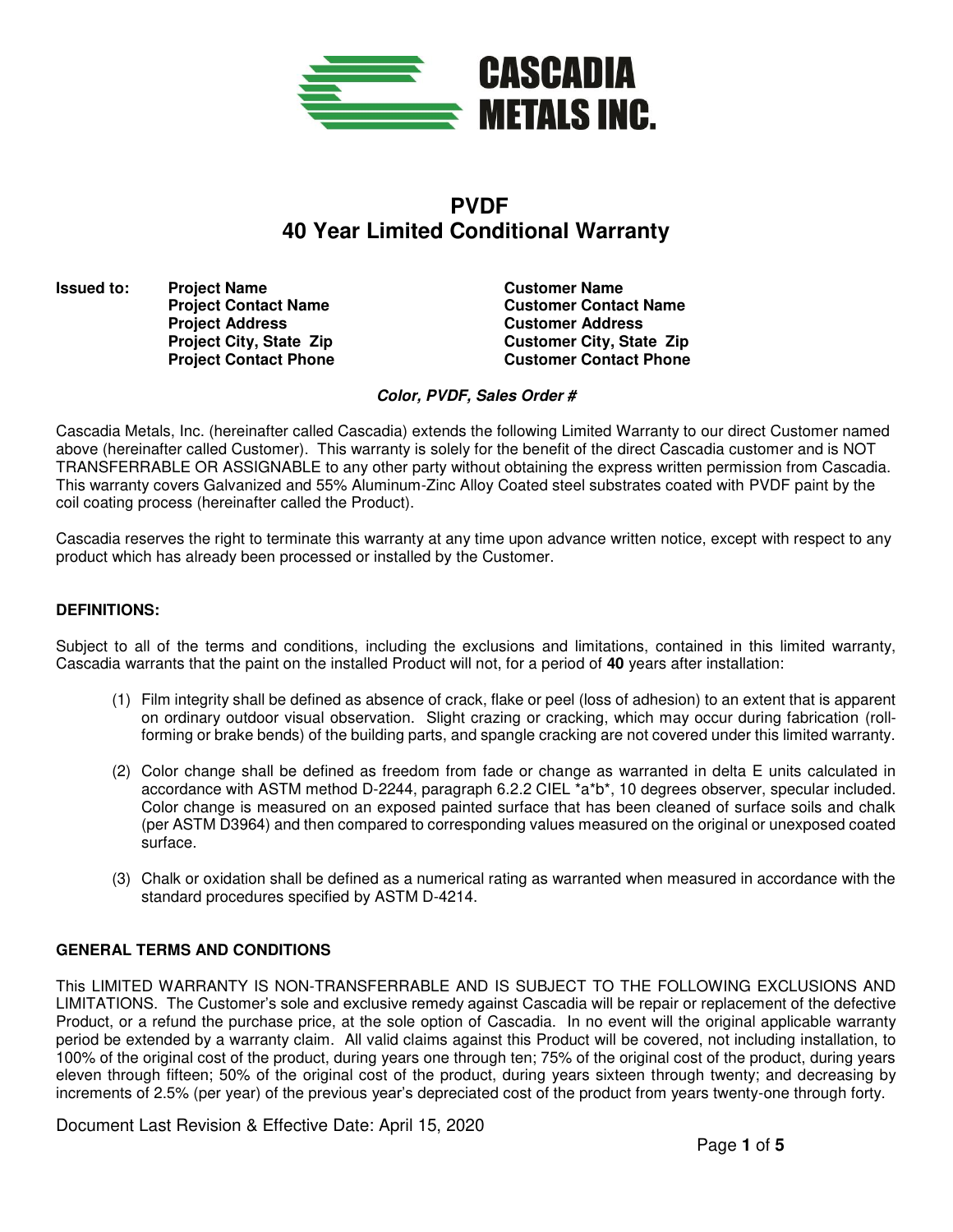

In certain instances, after the Customer has submitted a timely warranty claim, Cascadia **may** permit the Customer (or its designee) to recoat or replace the Product. In such a case, the Customer must submit an estimate for Cascadia's approval, which approval may be given or withheld in Cascadia's sole discretion. If Cascadia chooses, it may negotiate a contract directly for the recoating or replacement. If any of the recoated or replaced coated metal fails, the Customer will make any claims against the party that did the recoating or the supplier of the replacement materials.

THIS LIMITED WARRANTY IS CASCADIA'S SOLE AND EXCLUSIVE WARRANTY REGARDING THE PRODUCT AND IS IN LIEU OF ANY OTHER WARRANTY, WHETHER EXPRESS OR IMPLIED, INCLUDING ANY WARRANTY OF MERCHANTABILITY, FITNESS FOR A PARTICULAR PURPOSE, OR ANY OTHER WARRANTY OF QUALITY. ALL WARRANTIES OTHER THAN THIS LIMITED WARRANTY (INCLUDING ALL IMPLIED WARRANTIES LISTED IN THE PREVIOUS SENTENCE) ARE EXPRESSLY EXCLUDED AND DISCLAIMED. TO THE EXTENT LOCAL LAW PROVIDES THAT ANY IMPLIED WARRANTIES MAY BE NOT EXCLUDED OR DISCLAIMED, THOSE WARRANTIES ARE LIMITED IN DURATION TO THE SHORTER OF (i) THE DURATION OF THE EXPRESS WARRANTY PROVIDED IN THIS LIMITED WARRANTY OR (ii) THE SHORTEST DURATION REQUIRED BY LOCAL LAW.

IN NO CASE WILL CASCADIA BE LIABLE TO ANY PERSON OR ENTITY FOR PROPERTY DAMAGE OR PERSONAL INJURY IN TORT (INCLUDING NEGLIGENCE AND STRICT LIABILITY), CONTRACT, WARRANTY, OR OTHERWISE FOR DIRECT, INDIRECT, SPECIAL, INCIDENTAL, PUNITIVE, CONSEQUENTIAL OR OTHER DAMAGES OR LOSSES, INCLUDING BUT NOT LIMITED TO DAMAGE FOR LOSS OF BUSINESS PROFITS, BUSINESS INTERRUPTION, LOSS TO THE BUILDING OR ITS CONTENTS OR ANY OTHER LOSS, REGARDLESS OF THE CAUSE OF SUCH DAMAGE AND WHETHER OR NOT CAUSED BY OR RESULTING FROM THE NEGLIGENCE OF CASCADIA, EVEN IF CASCADIA HAS BEEN ADVISED OF THE POSSIBILITY OF SUCH DAMAGES OR LOSSES. CASCADIA'S TOTAL LIABILITY FOR ALL CLAIMS OF ANY KIND WILL NOT EXCEED THE PURCHASE PRICE PAID TO CASCADIA FOR THE PRODUCT IN QUESTION.

No representative, dealer, reseller, employee, installer or any other person is authorized to make, modify or change this limited warranty or make any other warranty, representation or promise on behalf of Cascadia with respect to the Product. No term or condition other than those stated in this limited warranty and no agreement or understanding, whether oral or written, in any way purporting to modify or change this limited warranty will be binding on Cascadia, unless made in writing and signed by the General Manager of Cascadia.

The Customer will not permit its agents, representatives, customers, distributors, applicators, or contractors to claim, represent, or imply that this limited warranty extends to or is available to anyone other than the Customer. If the Customer decides to extend its own warranty to its customers regarding the Product, it will not use Cascadia's name or trademarks and will not purport to "pass through" this limited warranty.

#### **EXCLUSIONS AND LIMITATIONS**

- (1) This limited warranty applies only to Product that is properly installed on buildings (as roofing or other panel on which no standing water accumulates, or as a vertical trim or sidewall panel of an architectural, commercial or preengineered building) within the Continental United States, Alaska, Hawaii, Canada and Mexico.
- (2) This limited warranty applies only to the undersigned Customer and is not transferable and not assignable to any other person or entity. This limited warranty will not inure to the benefit of any other party and, if Customer is an entity, will terminate automatically upon any change of control of the Customer.
- (3) This limited warranty will be null and void unless the Product has been paid for in full.
- (4) This limited warranty does not cover corrosion or loss of adhesion to the Product that is embossed or perforated if the embossing/perforating process fractures the coating or steel substrate or otherwise adversely affects paint adhesion or film integrity.
- (5) This limited warranty does not apply to exterior installations that are sheltered from rainfall or that do not provide drainage.

Document Last Revision & Effective Date: April 15, 2020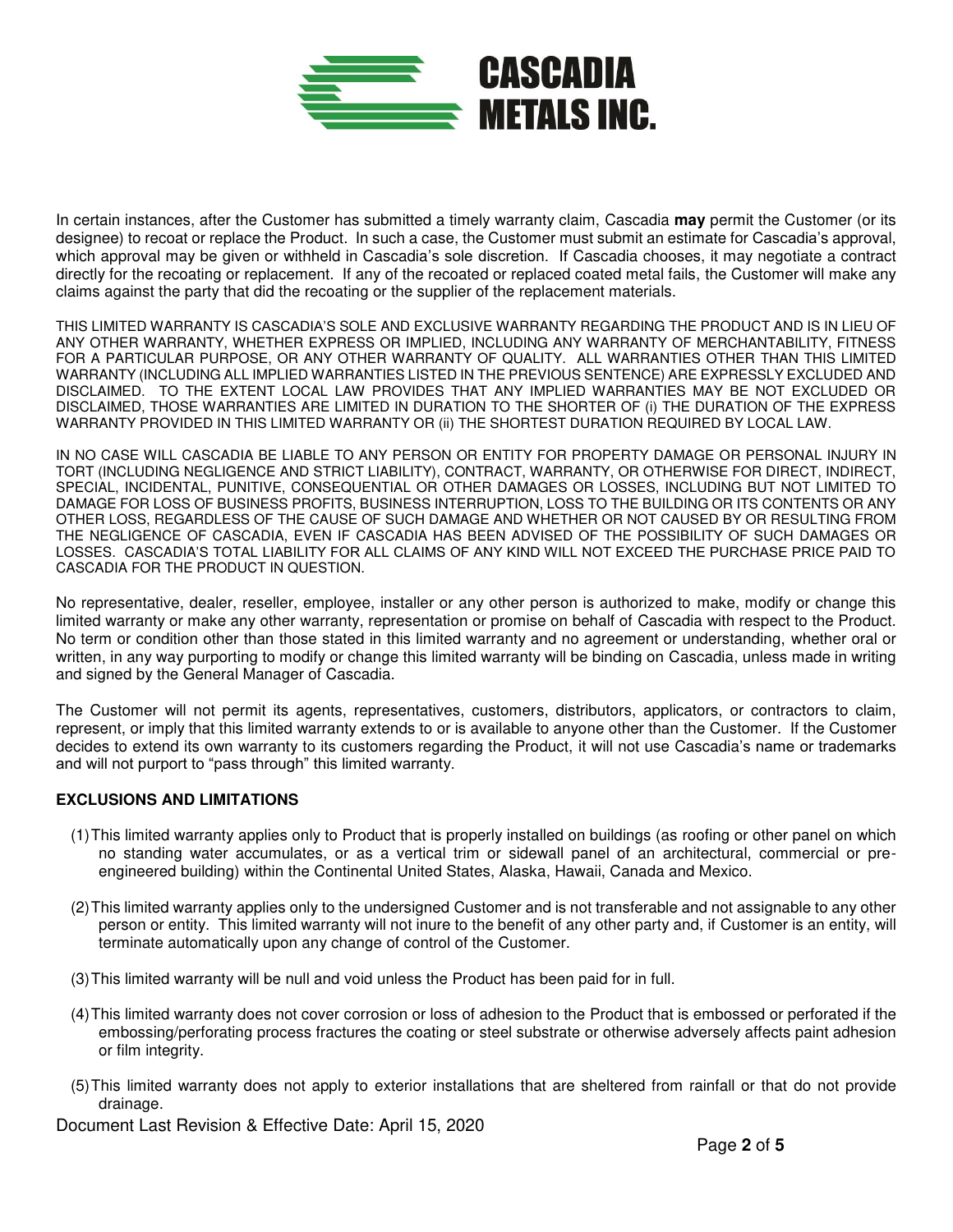

## **EXCLUSIONS AND LIMITATIONS (cont.):**

- (6) This limited warranty does not apply in the event of deterioration to the Product caused directly or indirectly by contact with fasteners.
- (7) This limited warranty does not cover damage to Product that suffers from improper forming, fabrication, corrosion of the substrate or any other condition between the substrate and coating that causes coating degradation or delamination.
- (8) Product that is improperly installed or maintained is not covered by this limited warranty.
- (9) The limited warranty does not cover Product located 30 miles or fewer from the Hawaiian Halema'uma'u, Pu'u O'o or any active volcano vents. Purchaser is required to consult with Cascadia Metals before any installation takes place near any active volcano vents. Special maintenance recommendations for volcanic regions are available upon request.
- (10) The Product must not be cleaned with abrasive or chemical cleaners.
- (11) Film Integrity, Color Fade, Chalking Rating for below Environment of Install:

| <b>Type of Environment of Installation</b>                                                                                                                                                                         | <b>Film Integrity</b><br>(Years) | <b>Color Fade</b><br>(Years)<br>$\Delta E \leq 5.0$ | <b>Chalking Rating</b><br>(Years)<br>$\geq 8$ Rating |
|--------------------------------------------------------------------------------------------------------------------------------------------------------------------------------------------------------------------|----------------------------------|-----------------------------------------------------|------------------------------------------------------|
| Residential, Commercial and School - Buildings used<br>for habitation, Distribution Centers, Hotels, Shopping Malls, Office<br>Buildings, Assembly Factories and Schools located in rural or<br>residential areas. | 40                               | 40                                                  | 40                                                   |
| <b>Industrial</b> – Steel Mills, Power Generating Stations, Oil Fields,<br>Oil Refineries, Ore Mines, Chemical Plants, Paper Mills or other<br>unusual environmental exposure.                                     | 10                               | No Warranty                                         |                                                      |
| Severe Marine - Less than 1,000 feet from coastline. Requires<br>min 0.7 mils thick film primer over steel, not required over aluminum.                                                                            | 15                               | 15                                                  | 15                                                   |
| Severe Marine - Less than 1,000 feet from coastline.<br>EXTENDED LIMITED WARRANTY REQUIRES: min 0.7 mils thick film<br>primer and clear coat                                                                       | 20                               | 20                                                  | 20                                                   |

Notification Prior to Installation: Purchaser must notify Cascadia Metals prior to installations that are deemed potential Industrial and/or Marine environment prior to design implementation. Cascadia Metals can then evaluate the installation side and provide specific warranty coverage before installation.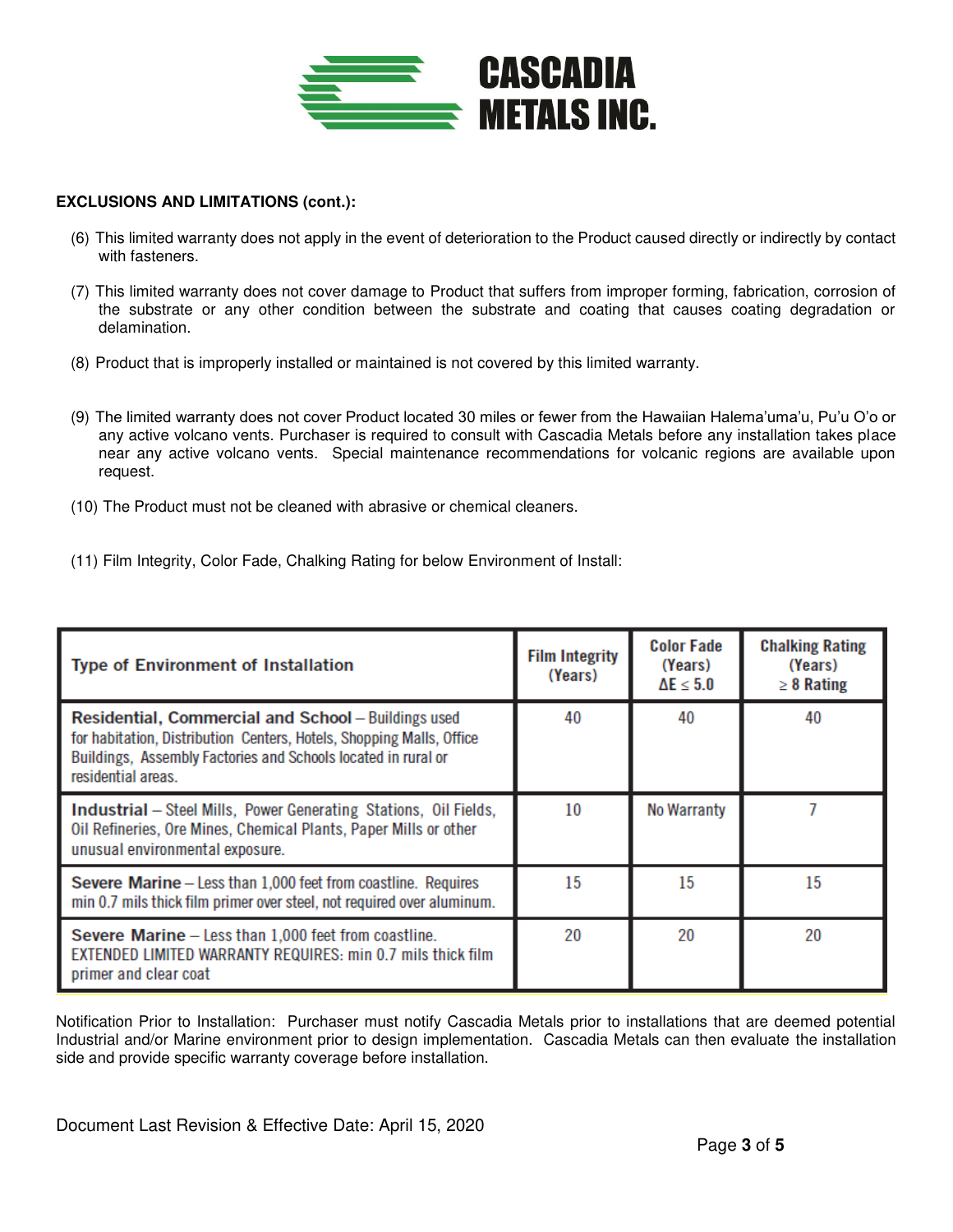

## **EXCLUSIONS AND LIMITATIONS (cont.):**

- (12) This limited warranty does not cover damages or conditions resulting from circumstances beyond Cascadia's control, including, without limitation, the following:
	- (a) Acts of God, falling objects, explosions, or fire;
	- (b) Unusual or aggressive atmospheres such as those where the Product is exposed to or contaminated with chemical fumes or salt spray;
	- (c) Standing or ponding water on the Product;
	- (d) Significant differences in insulation below the Product;
	- (e) Failure to store or install Product in a way that allows for adequate circulation;
	- (f) Condensation or other contamination or damage attributable to improper shipping, packaging, handling, processing or installation;
	- (g) Failures or damage resulting from edge corrosion;
	- (h) Scratching or abrading during or after installation;
	- (i) Prolonged contact with vegetation, dirt or gravel;
	- (j) Sustained exposure to animals or animal waste;
	- (k) Where the Product is in contact with, or subject to runoff from, lead, copper, pressure treated, green or wet lumber, or wet insulation;
	- (l) Mishandling of the Product, including abuse, alteration, modification, improper use or storage; and
	- (m) Damages or conditions at the point(s) where materials or items such as snow guards and solar panels are attached or adhered to the Product.

**NOTE:** If the Customer is uncertain whether an installation will be covered, it should notify Cascadia prior to design or implementation. Cascadia can then evaluate the installation site and building type and provide specific warranty coverage in writing before installation. All decisions regarding the existence of conditions affecting this limited warranty will be made by Cascadia and will be final and binding on all parties**.** 

## **NOTIFICATION OF CLAIM**

The Customer must notify Cascadia in writing within 30 days after discovery of any alleged condition giving rise to a claim. In making a claim, the Customer must supply documentation that the product in question was supplied by Cascadia. Cascadia and its representatives must be allowed an opportunity to inspect and obtain a sample of the Product. All decisions regarding the existence of conditions affecting this limited warranty will be made by Cascadia and will be final and binding on all parties. The party notifying Cascadia of any defect or claim will reimburse all of Cascadia's expenses incurred in connection with the investigation of a defect or claim if it is later determined that Cascadia is not responsible for the problem underlying the defect or claim. In no event will the original warranty period set forth above be extended by a warranty claim.

To make a claim or obtain service under this limited warranty, the Customer must deliver the claim either personally or send by registered or certified mail, postage prepaid, return receipt requested to **Cascadia Metals Inc., Attention: Quality Assurance, P.O. Box 1276, Longview, WA 98632.** 

## **MAINTENANCE.**

The Product must be washed regularly, either by sweet or tap water or by cleaning with 1/3 cup of Tide detergent or other common detergent containing less than 0.5% phosphate dissolved in one gallon of water. A clear water rinse should follow immediately. The Product must not be cleaned with abrasive or chemical cleaners. Cleaning must include the underside of any panel overhang where the underside is exposed to the weather.

# **FOR ALL APPROVED MARINE APPLICATIONS.**

Homeowner or building owner is required by Cascadia metals to perform annual maintenance of the building in the form of two (2) sweet water rinses (tap water). Homeowner or building owner is required to keep records of such maintenance for the warranty to be enforceable.